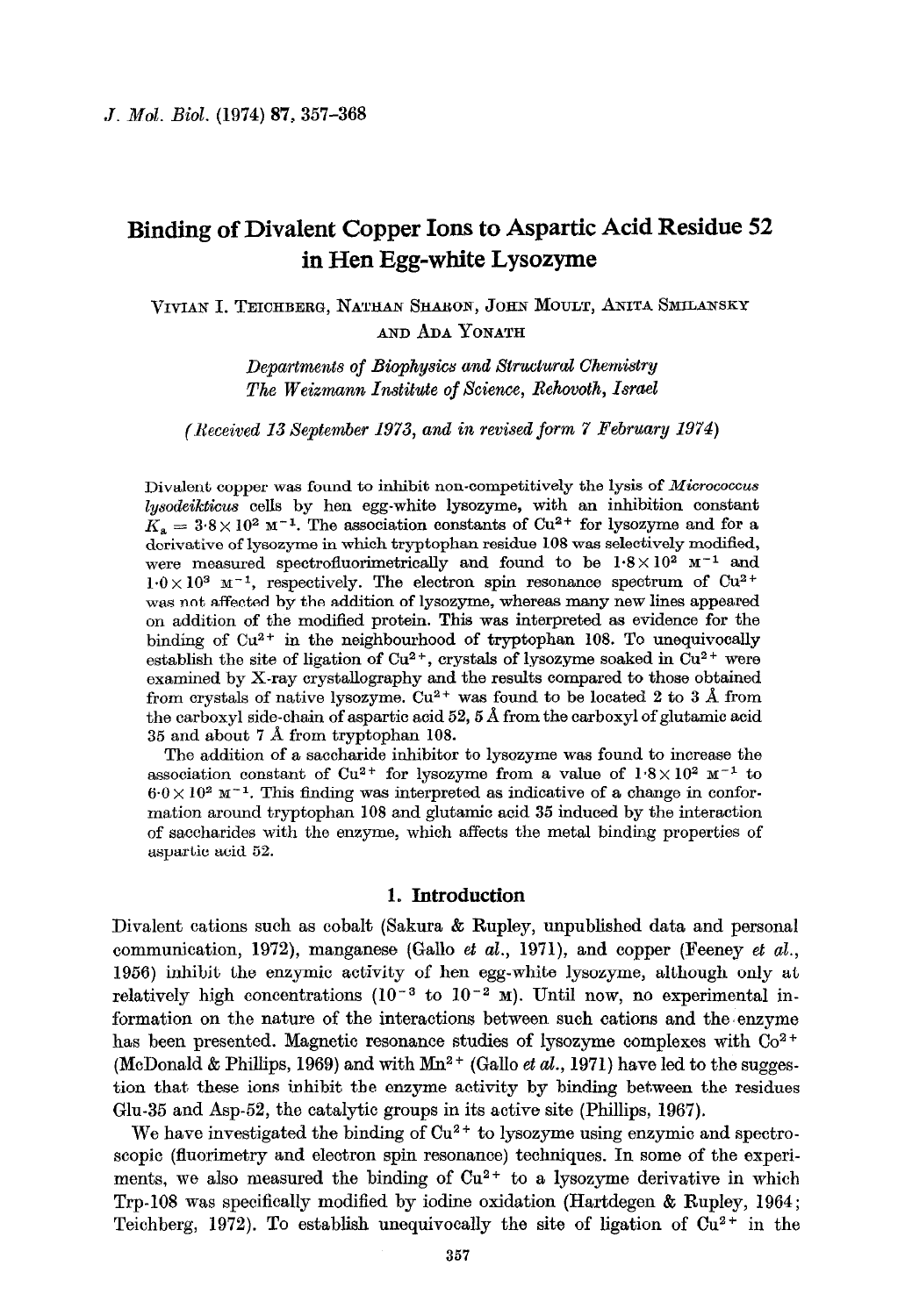lysozyme molecule, a study of  $Cu<sup>2+</sup>$ -bound lysozyme crystals was carried out by X-ray crystallography. The electron density difference maps of lysozyme versus  $Cu<sup>2+</sup>$ -lysozyme clearly showed a number of peaks, one of which was within 2 to 3 Å of one of the carboxyl oxygens of Asp-52. Additional peaks were also detected, but they *were* outside the active site of the enzyme.

# 2. **Materials and Methods**

## *(a) Materials*

Hen egg-white lysozyme (twice recrystallized, salt-free) was a product of Worthington Biochemicals. Lysozyme, oxidized specifically at Trp-108, was prepared by the method of Hartdegen (1967), and lyophilized. (GlcNAc)<sub>4</sub> was prepared by the method of Rupley (1964) from a partial hydrolysate of chitin and further purified by paper chromatography on Whatman no. 3 paper, using as solvent butanol/acetic acid/water (25 : 6 : 25, upper phase). The cell wall tetrasaccharide  $(GlcNAc\text{-}MurNAc)_2$  was isolated from *Micrococcus lysodeikticus as* described previously (Sharon, 1967).

 $CuSO<sub>4</sub>·5H<sub>2</sub>O$  was an Analar product of British Drug Houses. MES<sup>†</sup>, A grade, was from Calbioohem. All other chemicals were of the highest purity commercially available, and twice-distilled water was always used.

## (b) *Methods*

#### (i) *Enzymic assay*

Lysozyme activity was estimated spectrophotometrically by following the rate of lysis of *M. Zysodeikticus cells,* using the method of Shugar (1952). The decrease in turbidity of a cell suspension was measured at room temperature as a function of time at a wavelength of 450 nm with a Beckman DB spectrophotometer. The reciprocal initial rate  $1/v$ was calculated from the equation  $1/v = 0.43$  t/(log  $A_{t=0} - \log A_t$ ) where  $A_{t=0}$  is the absorbance of the cell suspension at time  $t = 0$  and  $A_t$  is its absorbance after 1 min  $(t = 1)$ . The concentration of lysozyme was estimated by optical density measurement using an extinction coefficient of 26.0 at 280 nm for a  $1\%$  by weight protein solution in water (Bradshaw *et al.*, 1967). Cu<sup>2+</sup> concentration was estimated by weighing the required quantity of  $CuSO_4.5H_2O$ , dissolution in buffer and dilution to an appropriate volume.

#### $(ii)$  Fluorescence measurements

Fluorescence measurements were made with an Aminco-Bowman spectrofluorimeter equipped with a Rikadenki X-Y recorder. A Hanovia 901 C-150 W Xenon lamp was used for excitation at 285 nm. The emission was measured using a 1P-28 photomultiplier tube. All fluorescence measurements were performed in l-cm quartz cuvettes (manufactured by Hellma) kept at 23°C in a thermostatically controlled cell jacket. Solutions were passed through Millipore filters (HAWP 0.45) using a Swinnex-13 Millipore adaptor. Dilutions were made to obtain a final absorbance of less than 0.1 in a l-cm path length cell at 285 nm.

Association constants were determined by fluorimetric titrations at 340 nm as described by Chipman *et al.* (1967). Solutions of lysozyme, CuSO<sub>4</sub> and buffer, were mixed in the fluorescence cell (0.1 ml of a 0.4 mg/ml protein solution, 0.005 ml to 0.100 ml of  $2.5 \times 10^{-2}$ ) M-CuSO<sub>4</sub> and  $0.1$  M-MES buffer to 1 ml) and their fluorescence intensities, relative to that of reference solutions containing only the protein and buffer, were determined. The absorption at 285 nm and the fluorescence at 340 nm of solutions of  $CuSO<sub>4</sub>$  alone in MES buffer were also measured and were used to correct the observed fluorescence of  $Cu^{2+}$ -lysozyme (correcting factor = antilog  $\frac{1}{2}$  o.p.<sub>285</sub>). At the highest Cu<sup>2+</sup> concentration used, such corrections were less than 10% of the total change  $[F_0 - F]$  in the lysozyme fluorescence, where  $F_0$  is the fluorescence of the protein alone and  $F$  is its fluorescence in the presence of a given concentration of  $Cu^{2+}$ .

 $\dagger$  Abbreviation used: MES, 2-(N-morpholino)ethane-sulphonic acid.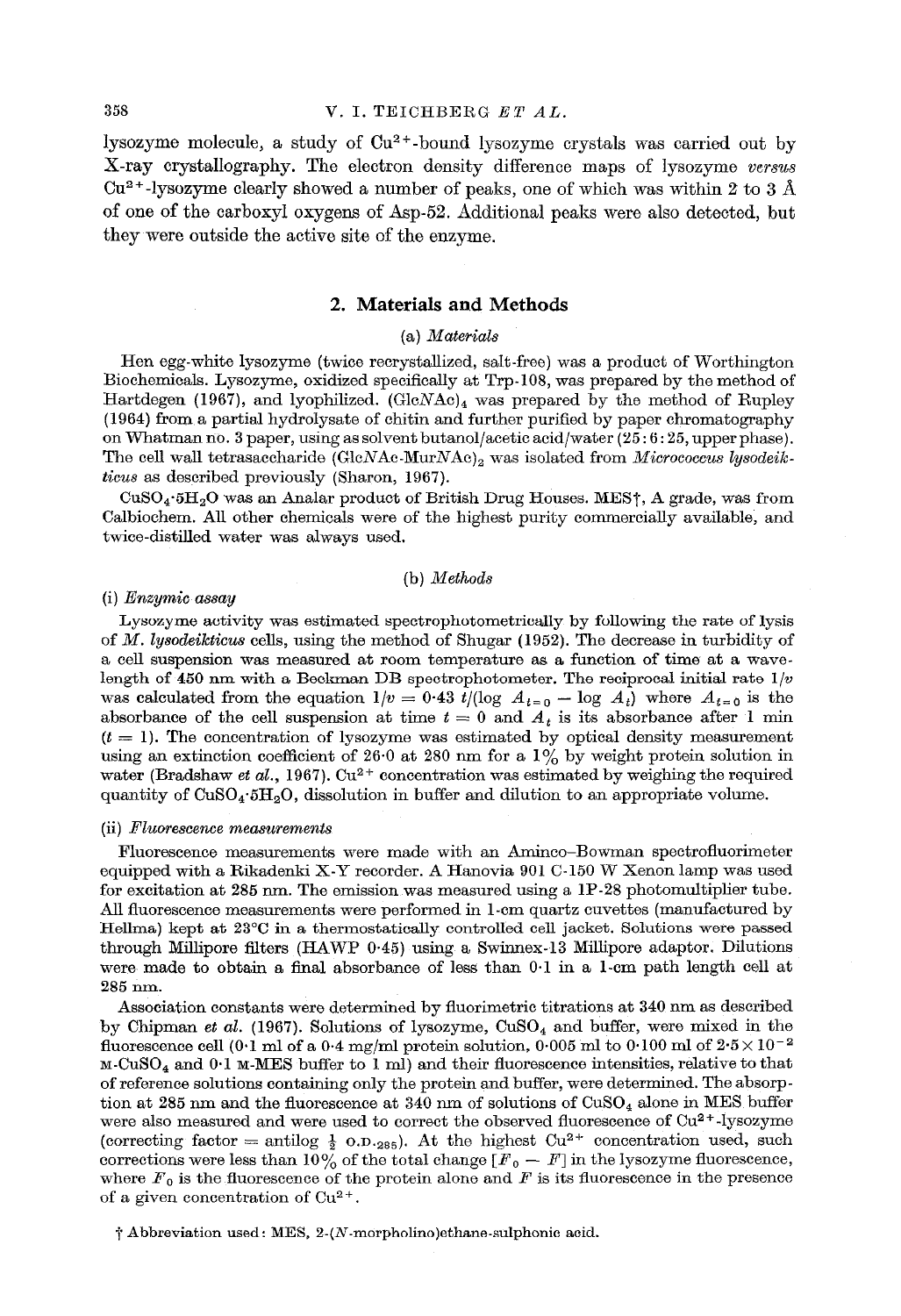#### (iii) *Electron spin resonance*

Electron spin resonance spectra were recorded at room temperature with a Varian E3 spectrometer equipped with a flat aqueous sample cell.

# (iv) X-ray *cry.stallography*

The X-ray crystallographic studies were performed essentially as described by Moult *et al.* (1973). Tetragonal crystals of lysozyme (Alderton & Fevold, 1946) were grown at pH 4.7 in 0.02 M-acetate buffer, containing 5% NaCl. Individual crystals (space group  $P_{4,2,2}$ ,  $a = b = 79.1$  Å,  $c = 37.9$  Å), about 0.7 mm in the longest dimension, were transferred to 1\*5-mm diameter quartz capillaries containing about 0.15 ml mother liquor. About 2 mg of solid CuSO<sub>4</sub><sup>+5</sup>H<sub>2</sub>O were added to the mother liquor to obtain a ratio of about  $1:50$  lysozyme to  $CuSO<sub>4</sub>$  (molar ratio).

The crystals were then allowed *to* soak at room temperature for 2 days and the excess mother liquor removed from the tubes with a syringe and filter paper. Precession photographs with  $\mu = 18^{\circ}$  (minimum spacing 2.5 Å) were taken of the hk0, 0kl and hhl zones. These zones are centrosymmetric for this space group  $(P4<sub>3</sub>2<sub>1</sub>2)$ . Photographs were taken with 2 films in *a* pack and exposures of 30 to 40 h, using a copper X-ray tube running at 40 kV, 28 mA with a nickel illter. No crystal was exposed for more than 50 h. The crystals were isomorphous with those of native lysozyme and showed only small changes in intensities. The complete diffraction patterns were recorded on magnetic tape, using an Optronics photoscanner, and the integrated intensities of the reflections, corrected for backgrounds, were obtained by processing on an IBM 370/165 computer. Intensities within a pack were scaled together, corrected for Lorenz and polarization factors, and scaled to those of the native crystals. Difference Fourier projections were calculated, using as amplitudes the differences between the amplitudes of native lysozyme (Phillips, personal communication) and of  $Cu^{2+}$ -lysozyme, weighted with the native figures of merit, and native phases.

## **3. Results**

Figure 1 presents the results of measurements of the enzymic activity of lysozyme in the presence of increasing concentrations of  $Cu^{2+}$  in the co-ordinate system of Dixon (1953). The lines, representing assay mixtures with two different substrate concentrations, intersect on the abscissa at a single point indicating the non-competitive nature of the inhibition of lysozyme activity by  $Cu^{2+}$  ions. A value of  $K_i = 2.6 \times 10^{-3}$  M  $(K_{\text{Cu2+}} = 3.8 \times 10^2 \text{ m}^{-1})$  can be derived from the position of the



FIG. 1. Non-competitive inhibition of lysozyme by Cu<sup>2+</sup> ions. The enzymic assay was carried out using M. lysodeikticus dried cells as substrate (at concentrations of 93 ( $\blacksquare$ ) and 116 ( $\blacktriangle$ )  $\mu$ g/ml) at pH 5.0 in a non-complexing buffer of 0.1 M-MES and at room temperature. Enzyme concentration was  $3.45 \times 10^{-7}$  mol/l. The concentration of CuSO<sub>4</sub>.5H<sub>2</sub>O varied from  $1.1 \times 10^{-4}$ mol/l to  $2{\cdot} 2 \times 10^{-3}$  mol/l.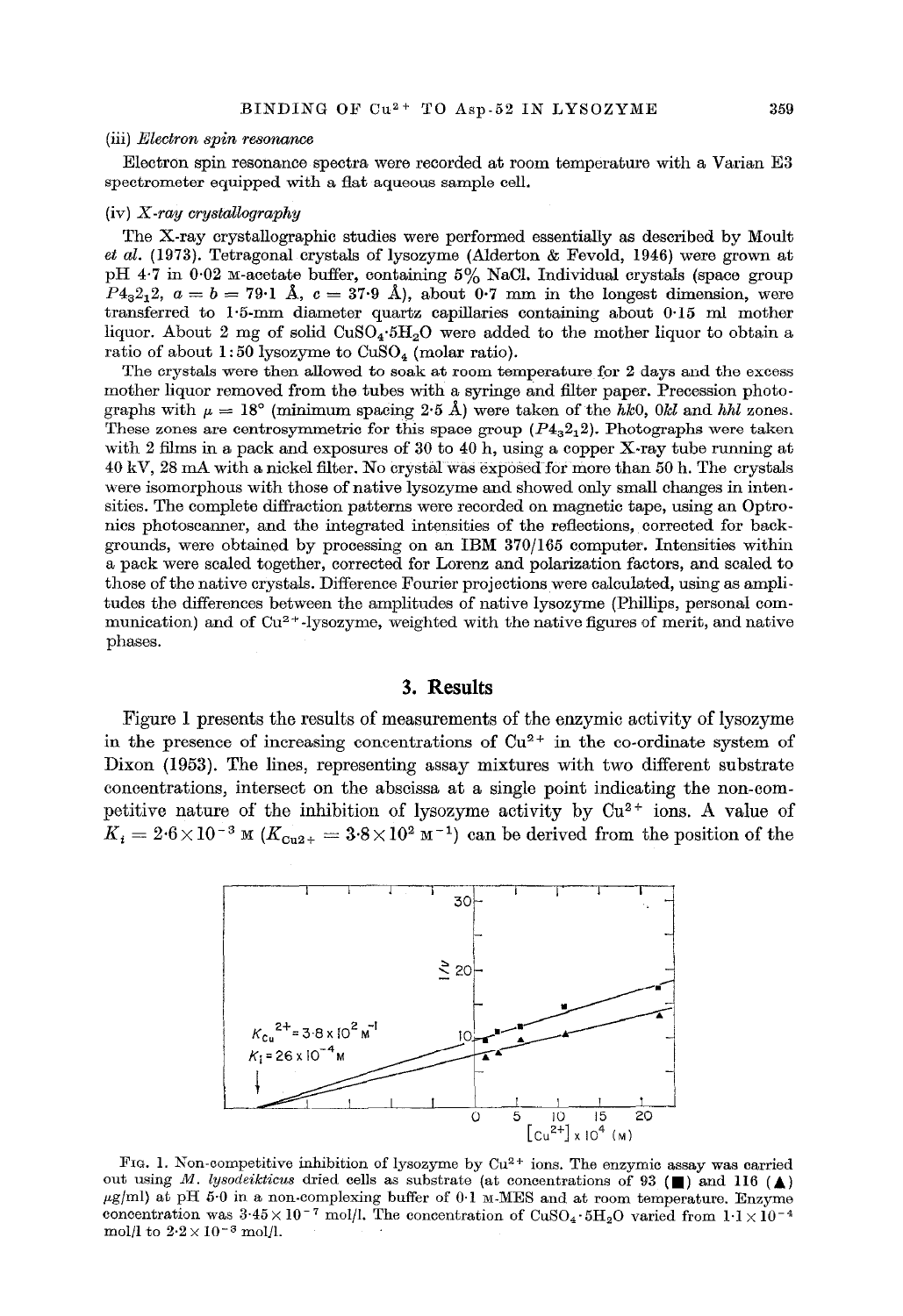intersection of the lines on the abscissa. The inhibition of lysozyme by  $Cu^{2+}$  in the range of cation concentrations used was completely reversed by an equimolar amount of EDTA.

The effect of the  $Cu^{2+}$  ion on lysozyme was further studied by fluorescence spectroscopy. At a concentration of  $2 \times 10^{-3}$  mol/l, Cu<sup>2+</sup> was found to produce a 20% quenching of the fluorescence of both lysozyme and lysozyme-saccharide complexes (lysozyme concn,  $2.75 \times 10^{-6}$  mol/l) but did not produce any shift in the emission wavelength maximum.



FIG. 2. Spectrofluorimetric determination of the association constant of Cu<sup>2+</sup> for lysozyme at pH 5.0 (0.1 M-MES buffer) and 25°C. See details in text.

Figure 2 represents the results of a spectrofluorimetric determination of the association constant of Cu<sup>2+</sup> for lysozyme. Log[ $(F_o - F)/(F - F_{\infty})$ ] is here plotted against log Cu<sup>2+</sup>, where  $F_0$ ,  $F$  and  $F_{\infty}$ <sup>+</sup> are the fluorescence intensities of solutions at 340 nm of enzyme alone, enzyme in the presence of given concentration of  $Cu^{2+}$ and enzyme saturated with  $Cu^{2+}$ , respectively. The slope of the line is unity, indicating formation of a one-to-one complex. The association constant of  $Cu^{2+}$  to lysozyme in the presence of saturating amounts of  $(GlcNAc)_4$  measured as above, was found to be three times higher than the association constant of the metal to the free enzyme (Table 1). For comparison, we also measured the association constant of  $(GlcNAc)_4$ to lysozyme in MES buffer and found a value of  $1.1 \times 10^5$  M<sup>-1</sup>, which is very close to that found in other buffers (Chipman *et* al., 1967). We were, however, unable to measure the association constant of  $(GlcNAc)_4$  to lysozyme in the presence of a saturating amount of  $Cu^{2+}$  because of the poor solubility of  $Cu^{2+}$  at the high concentration needed for the saturation of the enzyme. In addition to quenching the fluorescence of lysozyme,  $Cu^{2+}$  was found to quench the fluorescence of iodineoxidized lysozyme and of its complex with  $(GlcNAc)_4$ , making it possible to measure the binding constant of  $Cu^{2+}$  in these systems too (Table 1). The results show that  $Cu^{2+}$  binds to both iodine-oxidized lysozyme and its saccharide complex with an identical strength and in a one-to-one ratio.

 $\dagger$  The latter value is obtained by extrapolation, as previously described (Chipman et al., 1967).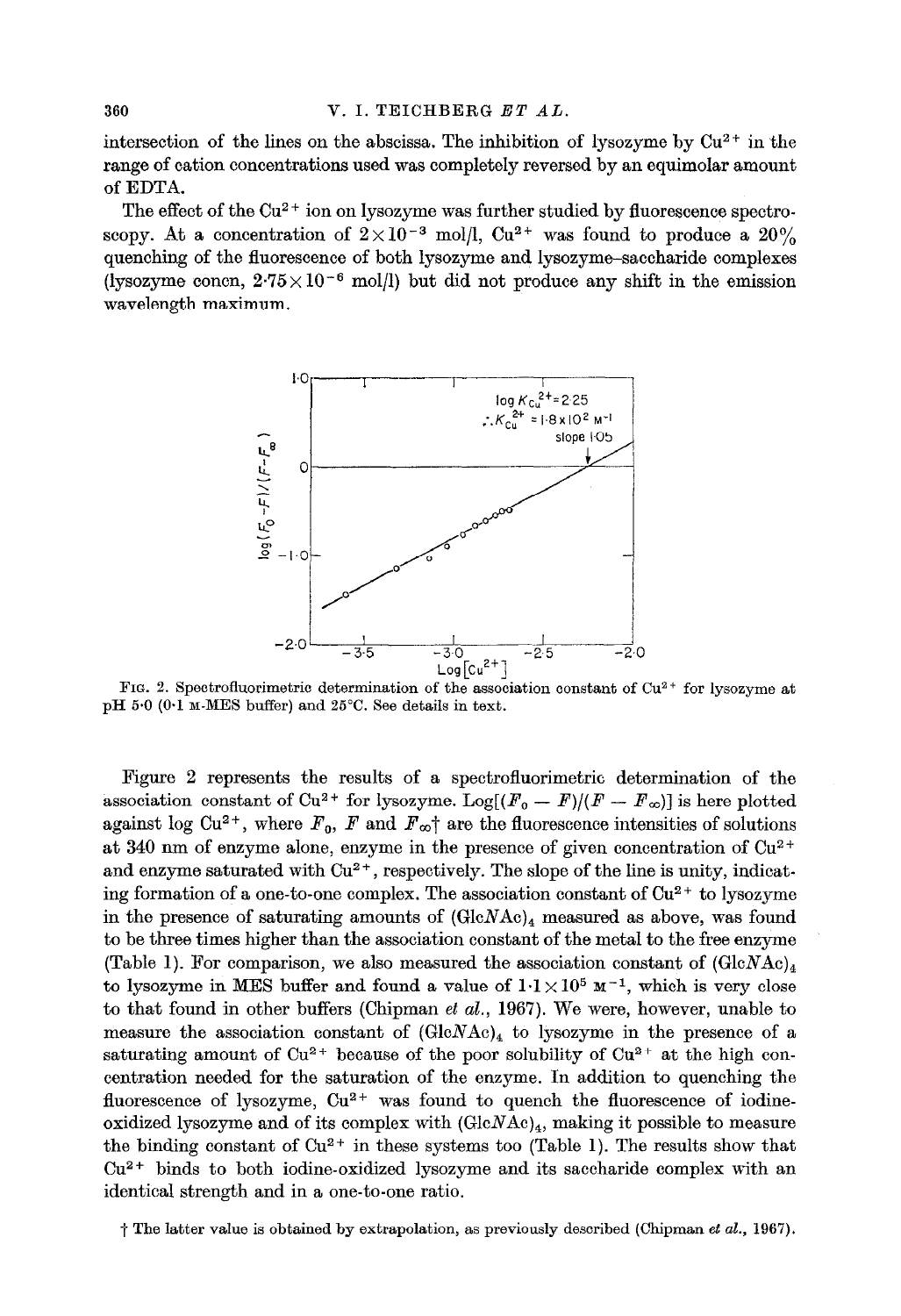## TABLE 1

|  |  | Association constants of $Cu^{2+}$ to lysozyme, iodine-oxidized |  |
|--|--|-----------------------------------------------------------------|--|
|  |  | lysozyme and their complexes with saccharides                   |  |

| System <sup>†</sup>                                                                   | $K_{\rm a}$ (M <sup>-1</sup> ) |
|---------------------------------------------------------------------------------------|--------------------------------|
| Lysozyme                                                                              | $1.8\times10^{2}$ \$           |
| Lysozyme $+2.5\times10^{-3}$ M-(GleNAe) <sub>4</sub> <sup><math>\ddagger</math></sup> | $6.0\times10^{2}$              |
| Iodine-oxidized lysozyme                                                              | $1.0 \times 10^3$              |
| Iodine-oxidized lysozyme + $2.5 \times 10^{-3}$ M-(GleNAe) <sub>4</sub>               | $1.0 \times 10^3$              |
| Iodine-oxidized lysozyme $+10^{-8}$ M-(GlcNAc-MurNAc) <sub>2</sub>                    | $1.0 \times 10^3$              |
|                                                                                       |                                |

 $\dagger$  All association constants were measured spectrofluorimetrically at room temperature. All solutions were in 0.1 M-MES at pH 5.0. The protein was at a concentration of  $2.75 \times 10^{-6}$  mol/l. Saccharides do not absorb or fluoresce between 280 and 440 nm. The fluorescence of the protein was followed at 340 nm.

 $\ddagger$  Increasing amounts of Cu<sup>2+</sup> were added to a lysozyme solution (2.75 × 10<sup>-6</sup> mol/l in 0.1 M-MES) in the presence of saturating amounts of  $(GlcNAc)_4$  (2.5 x 10<sup>-3</sup> mol/l), which corresponds to a saturation of 99.5% of the enzyme on the basis of the  $K_a = 1.1 \times 10^5$  M<sup>-1</sup> for this saccharide under the above conditions.

§ A value of  $3.8 \times 10^{2}$  M<sup>-1</sup> was found by inhibition studies (see Fig. 1).

The interaction of  $Cu^{2+}$  with lysozyme and with iodine-oxidized lysozyme was examined by electron spin resonance. Addition of lysozyme to a solution of  $Cu^{2+}$ caused a decrease in the intensity of the electron spin resonance signal, but did not change its shape (Fig. 3, curves A and B). However, the electron spin resonance spectrum of  $Cu^{2+}$  was dramatically affected by adding equimolar amounts of the iodine-oxidized enzyme, with many new lines appearing (Fig. 3, curve C).

Figure 4 shows three projections of the difference in electron density between Cu2 \* -1ysozyme and native lysozyme. The peaks correspond to three main locations in the lysozyme molecule, for each of which there are several crystallographically equivalent peaks related by 4-fold or 2-fold symmetry axis. In one case (peak C in *hk0* projection) two equivalent peaks are projected on top of each other. Because of this, peak C appears to have twice its true height in the *hk0* projection.

The fractional co-ordinates observed for the three main peaks are :

|   | x       | IJ   | z    |
|---|---------|------|------|
| A | 0.11    | 0.30 | 0.58 |
| B | $-0.20$ | 0.20 | 0.25 |
| C | $-0.12$ | 0.12 | 0.38 |

Distances between the locations of these peaks and all atoms of the lysozyme molecule were caloulated.

Peak A is 3.2 Å from  $O^{62}$  and 1.5 Å from  $O^{61}$  of Asp-52. This short  $Cu^{2+}$ - $O^{61}$ distance would be energetically unfavorable. So, the insertion of the  $Cu^{2+}$  ion probably causes some slight distortion of the Asp-52 side chain. However, this might not be observable in an electron density projection, and, in fact, the approximate 6 A diameter of peak A is large enough to include electron density changes due to such a small shift of the carboxyl side chain of Asp-52.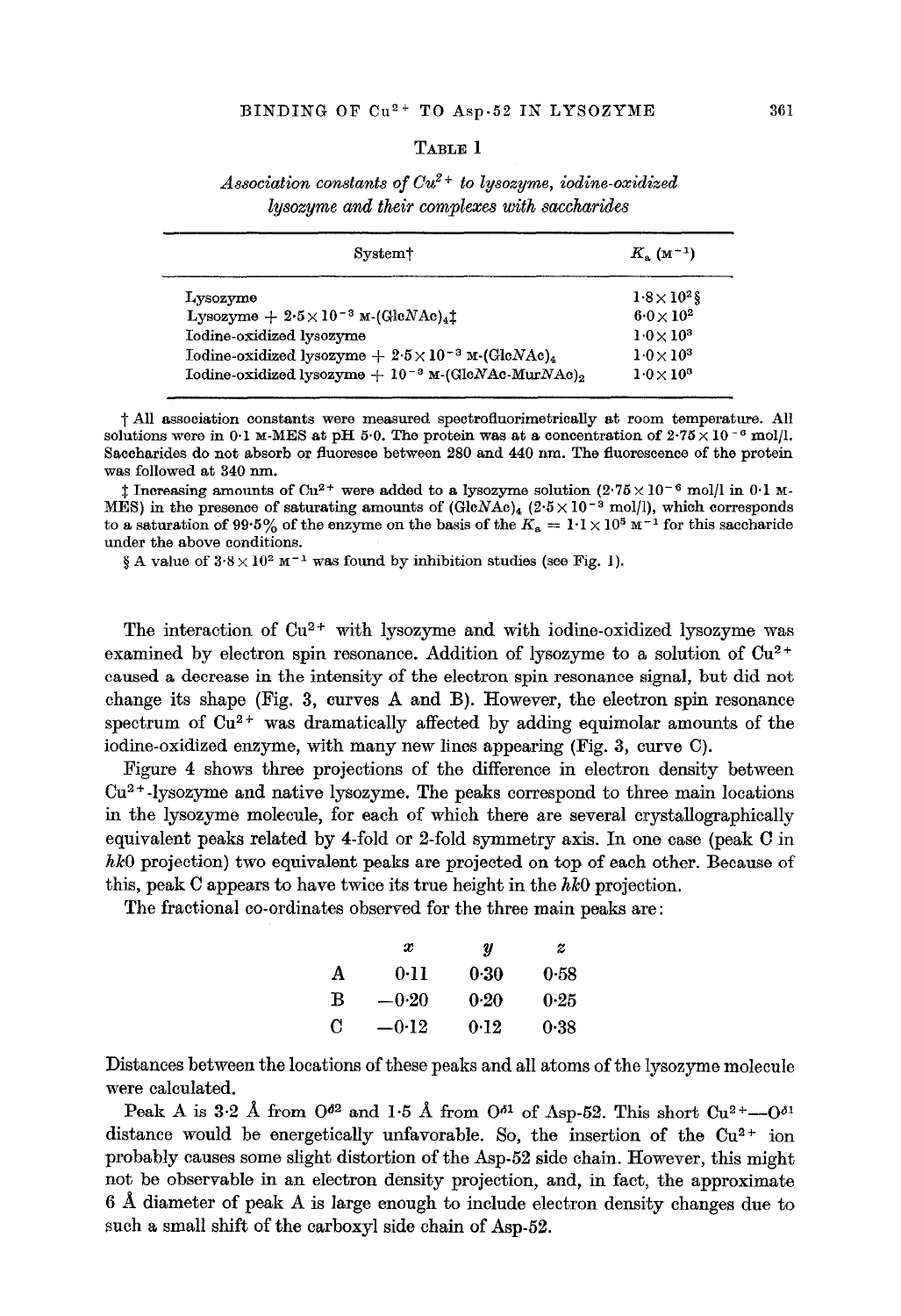

FIG. 3. Electron spin resonance spectrum of  $5 \times 10^{-4}$  M-Cu<sup>2+</sup> in 0.1 M-NaCl, pH 7.0 (curve A); curve B: the same plus  $5 \times 10^{-4}$  M-lysozyme; curve C: the same plus  $5 \times 10^{-4}$  M-iodine-oxidized lysozyme, measured with a Varian E3 spectrometer. Field set 3080 gauss; scan range 1000 gauss; modulation amplitude 12.5 gauss; receiver gain  $1.25 \times 10^5$ ; microwave power 125 mW.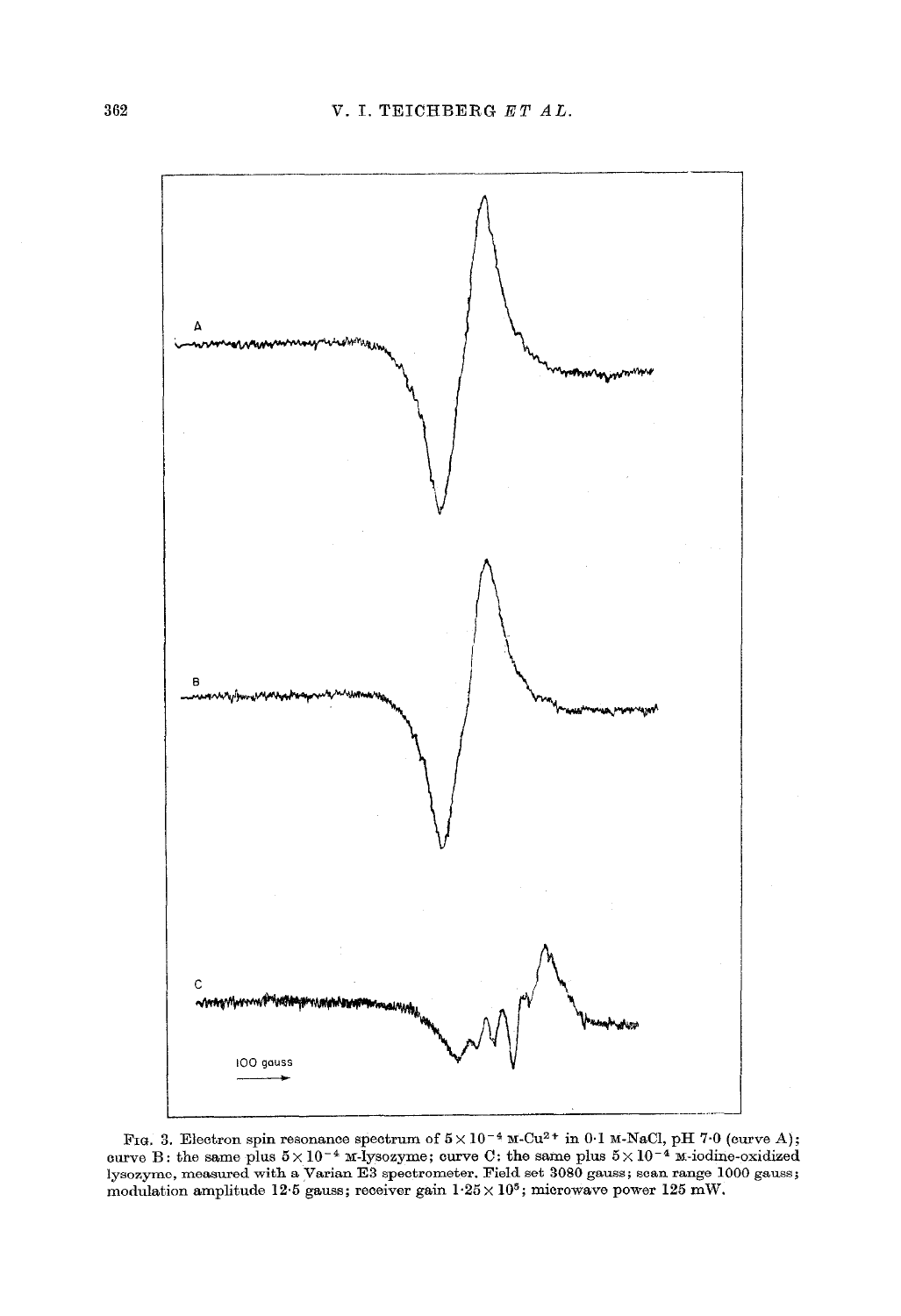Peak B lies on the 2-fold axis, and is close to the carboxyl end of the lysozyme molecule (Leu-129) and  $N^{\zeta}$  of Lys-13. In this location it can make an intermolecular bridge, connecting the Leu-129 carboxyl groups of adjacent, symmetry related, lysozyme molecules. The bridge probably includes hydrogen bonds between  $COO^$ and the hydrated water of the Cu2+ ion.

Peak C is found to be close to  $N<sup>{n}</sup>$  of Arg-14. As it is the weakest peak, we are not certain whether it represents a significant binding site.

The difference maps also contain holes. The distances between these and the protein molecule were calculated. Except for one case, where a hole lies near the carbonyl group of Arg-128, none of these holes was found to be closer than 5-O A to the protein, which suggests that there are no marked conformational changes in the protein itself upon binding to  $Cu^{2+}$ .

# 4. **Discussion**

The active site of lysozyme is composed of six subsites,  $A-F$ , in which a hexasaccharide substrate can bind (Phillips, 1966; **Chipman &** Sharon, 1969). The carboxyl **groups of** Asp-52 and Glu-35 are situated between subsites *D* and *E* on both sides of the glycosidic bond to be split and are believed to be the catalytic groups of the enzyme. The non-competitive character of the inhibition of lysozyme by  $Cu^{2+}$ therefore excludes the possibility that the  $Cu^{2+}$  ion is ligated to both Asp-52 and Glu-35, as previously suggested (McDonald & Phillips, 1969; Gallo *et al.*, 1971). The association constant of Cu<sup>2+</sup> to lysozyme measured by spectrofluorimetry was found to be  $K_a = 1.8 \times 10^2$  M<sup>-1</sup> and by inhibition studies  $K_a = 3.8 \times 10^2$  M<sup>-1</sup>. In order to obtain an additional estimate of this constant, binding measurements by equilibrium dialysis were attempted. Since radioactive <sup>64</sup>Cu<sup>2+</sup> has a short lifetime  $(t_1 = 12.8 \text{ h})$ , we used non-radioactive  $Cu^{2+}$ , which was estimated colorimetrically by the method of Pelsenfeld (1960). However, it was difficult to estimate accurately the small difference in  $Cu^{2+}$  concentration between the "outer" and "inner" cells (i.e. with and without protein). We could, nevertheless, obtain an approximate value for the association in the range from  $1\cdot 0$  to  $9\times 10^2$  M<sup>-1</sup>. In view of the difficulty in estimating weak association constants accurately, such as those found in the present work, the values for the  $Cu^{2+}$ -lysozyme system by the three different methods used may be considered as being in good agreement.

The three tryptophan residues in the active site of lysozyme are the main con\_ tributors to the fluorescence emitted by the enzyme (Lehrer  $\&$  Fasman, 1967; Teichberg, 1972). Since  $Cu^{2+}$  quenches the fluorescence of lysozyme, presumably by an electron transfer mechanism (Luk, 1971), this is an indication of the relative proximity of the  $Cu^{2+}$  site to fluorescent chromophores.  $Ni^{2+}$ , which, in comparison to Cu<sup>2+</sup>, is a weaker inhibitor of lysozyme, was not found to quench the fluorescence of lysozyme at concentrations of up to  $2 \times 10^{-3}$  M, whereas  $Cu^{2+}$  at the same concentration produced a  $20\%$  quenching. This indicates that quenching of Iysozyme fluorescence results from the occupation of a site in the enzyme and not from the mere presence of metals in the bathing solution. The fact that  $Cu^{2+}$  quenches the fluorescence of iodine-oxidized lysozyme (in which the main fluorescent chromophore Trp-108 is oxidized into an oxindole moiety (Teichberg & Sharon, 197O)), indicates that the metal ion affects the fluorescence emitted by other **trypto\_ phans in** the enzyme molecule. However, from the electron spin resonance data on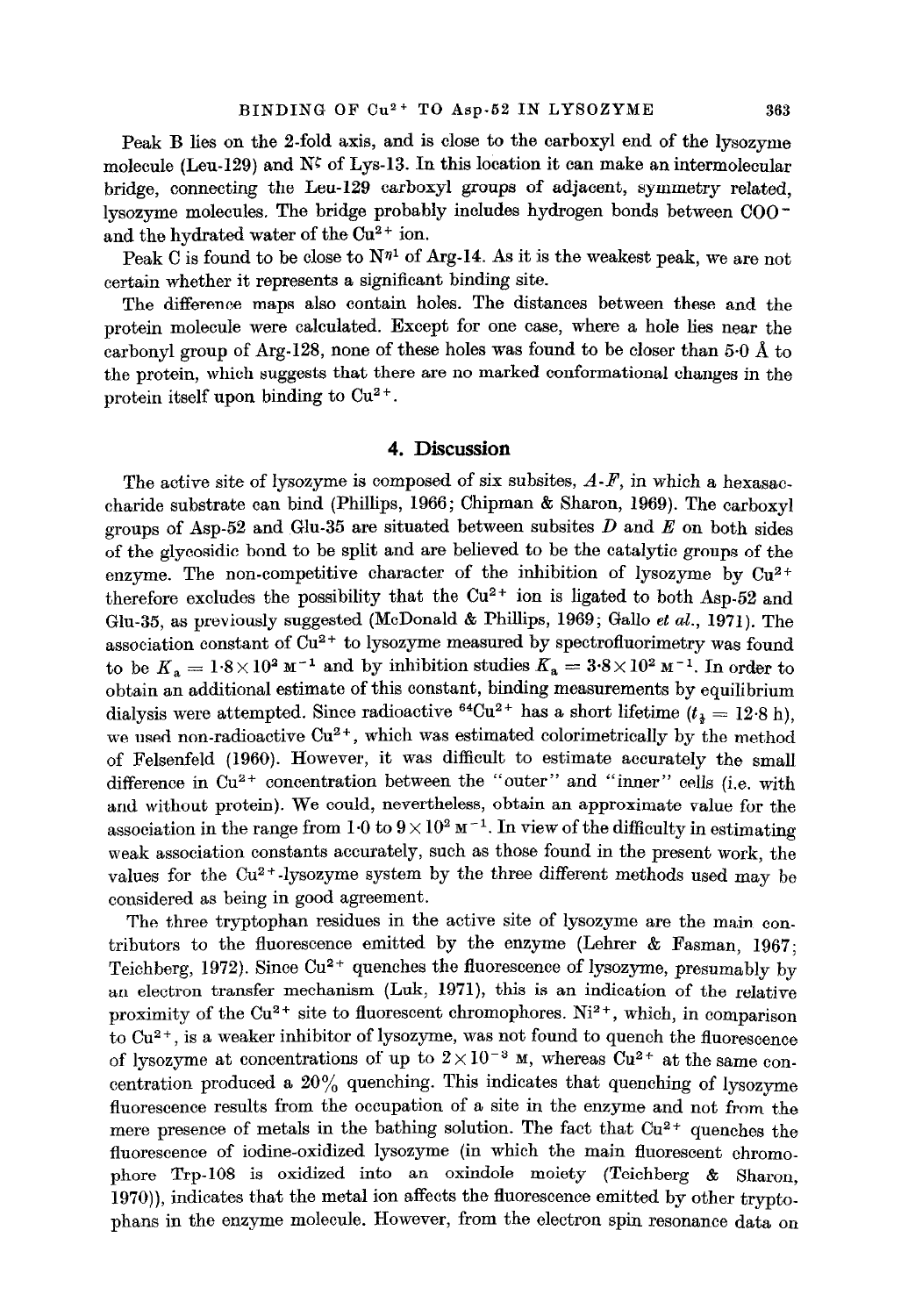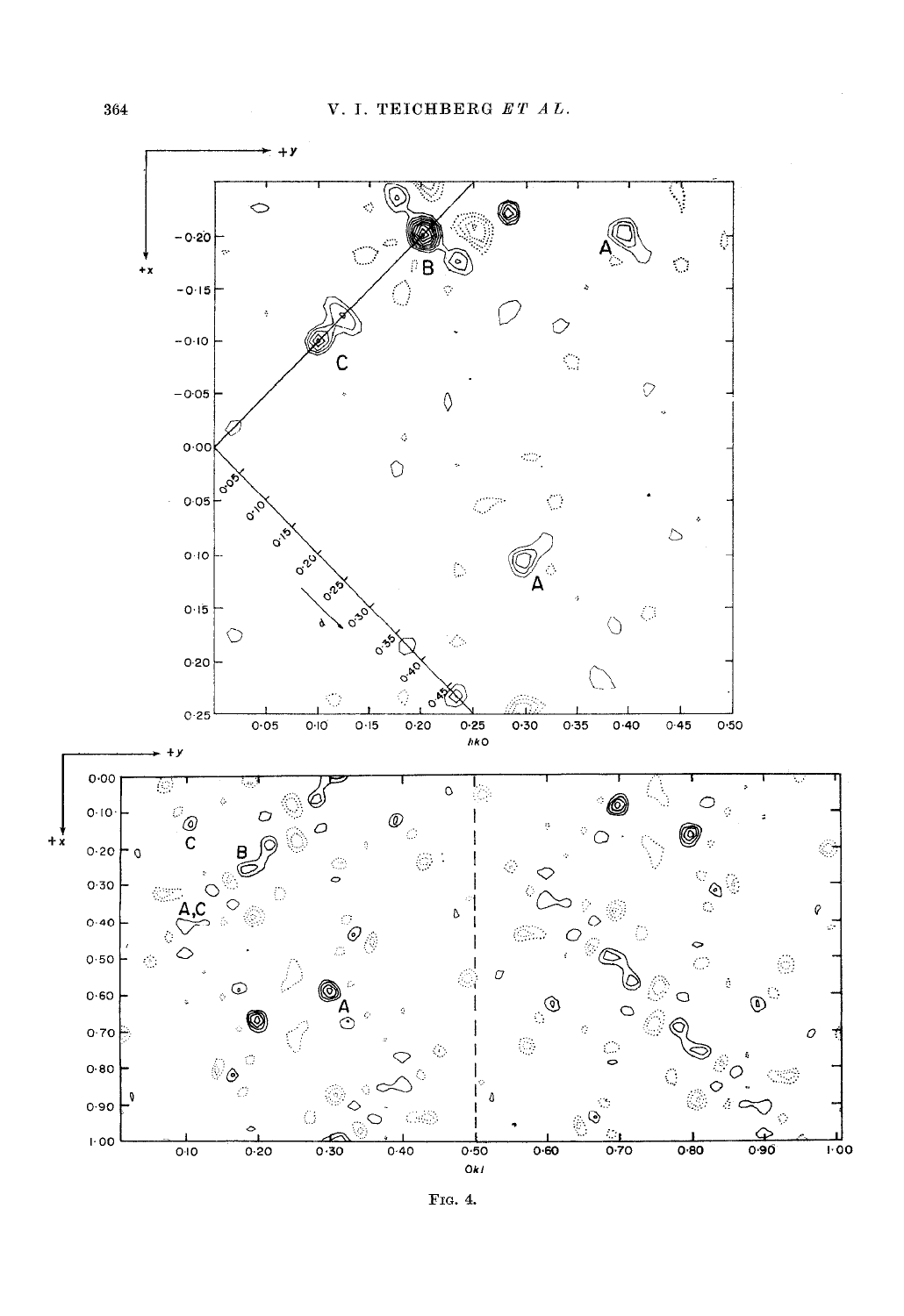

F1c. 4. Difference Fourier projection maps of the complex of tetragonal egg-white lysozyme with  $Cu^{2+}$ . The co-ordinates of the positive peaks are given in the text. Symmetry related peaks that ocrrespond to equivalent p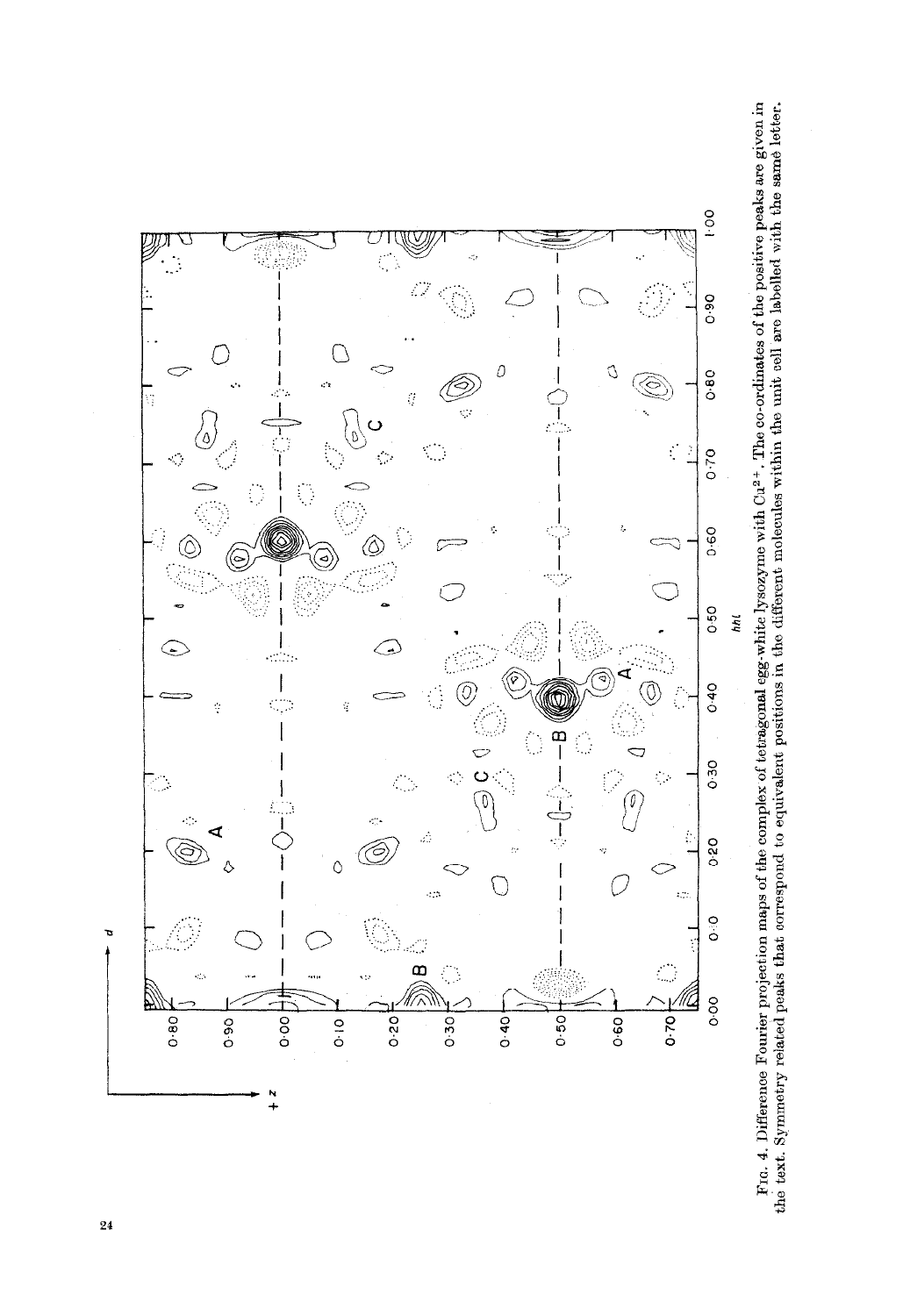# **366 17. <b>I. ILLEGERG ET AL.**

the Cu2 + complexes of lysozyme and of iodine-oxidized lysozyme, a clearer conclusion as to the location of the  $Cu^{2+}$  can be drawn. As can be seen from Figure 3, modification of Trp-108 results in marked changes in the electron spin resonance spectrum of the  $Cu^{2+}$  bound to the protein. It was therefore suggested (Teichberg, 1972) that the Cu2+ binds near Trp-108, most likely ligating the nearby Glu-35. This suggestion seemed especially appealing to us since there is evidence (Bedell, 1971) that the modification of Trp-108 by iodine oxidation also affects the relative position of Glu-35 in the protein.

To obtain further evidence on the location of the Cu<sup>2+</sup> bound to lysozyme, we have examined by X-ray crystallography, the structure of a Cu<sup>2+</sup>-lysozyme complex, in comparison to that of lysozyme alone. The results show the presence of an electron density peak, in direct contact with the oarboxyl side-chain of Asp-52, and not as anticipated, very close to Glu-35. The presence in the difference Fourier maps of electron-density peaks other than that of  $Cu<sup>2+</sup>$  bound to Asp-52, is due to copper ions bound outside the active site of the enzyme, between two molecules in the crystal. Obviously, such binding could not have been detected by us in solution, since the methods used (inhibition of enzyme action and spectrofluorimetry) measure only interactions at the active site of the enzyme.

Assuming that binding in solution is the same as that observed in the crystal, the inhibitory effect of  $Cu^{2+}$  on the activity of lysozyme must be ascribed to its interaction with Asp-52, one of the carboxyl groups believed to be involved in the catalytic action of the enzyme. It is possible that other divalent metal ions, such as  $Co^{2+}$ ,  $Mn^{2+}$  and  $Ni^{2+}$ , which bind to lysozyme two to three times more weakly than  $Cu^{2+}$ (Ikeda & Hamaguchi, 1973), also interact with the enzyme through the oarboxyl of Asp-52, and not through that of Glu-35. If this is so, then the effect of these metal ions on the spectral properties of the enzyme, originally ascribed to interaction with Glu-35 (Ikeda % Hamaguchi, 1973), may be the result of an indirect effect on the environment and pK of the neighbouring Asp-52. That the carboxyl group of Asp-52 affects the properties of the carboxyl of Glu-35 is well established (Parsons % Raftery, 1972; Sharon % Eshdat, 1974).

The non-competitive character of the lysozyme inhibition by  $Cu^{2+}$  allows us to interpret our results by the following mechanism, which has also been proposed very recently and independently by Ikeda % Hamaguchi (1973) :

> $K_{1}$  $E + (GlcNAc)_4 \Rightarrow E - (GlcNAc)_6$ + +  $Cu^{2+}$   $Cu^{2+}$  $K_3 \parallel \qquad \qquad \qquad \parallel K_2$  $ECu + (GlcNAc)<sub>4</sub> \rightleftharpoons ECu(GlcNAc)<sub>4</sub>$  $K_{4}$

Since  $Cu^{2+}$  binds to Asp-52, it inhibits lysozyme activity. When a saccharide such as  $(GlcNAc)<sub>4</sub>$  is bound to the enzyme (in subsites  $A-B-C$ ) a change in conformation takes place by which Glu-35 moves closer to Trp-108 (Teichberg & Shinitzky, 1973). Such movement changes the properties of the nearby side-chains of Asp-52 and facilitates the binding of Cu2 **+ ,** whieh is now more strongly associated to the lysozymesaccharide complex than it is to free lysozyme  $(K_3 = 1.8 \times 10^2 \text{ m}^{-1}, K_2 = 6.0 \times$  $10^2$  M<sup>-1</sup>). Interestingly, stronger binding of metal ions to lysozyme-saccharide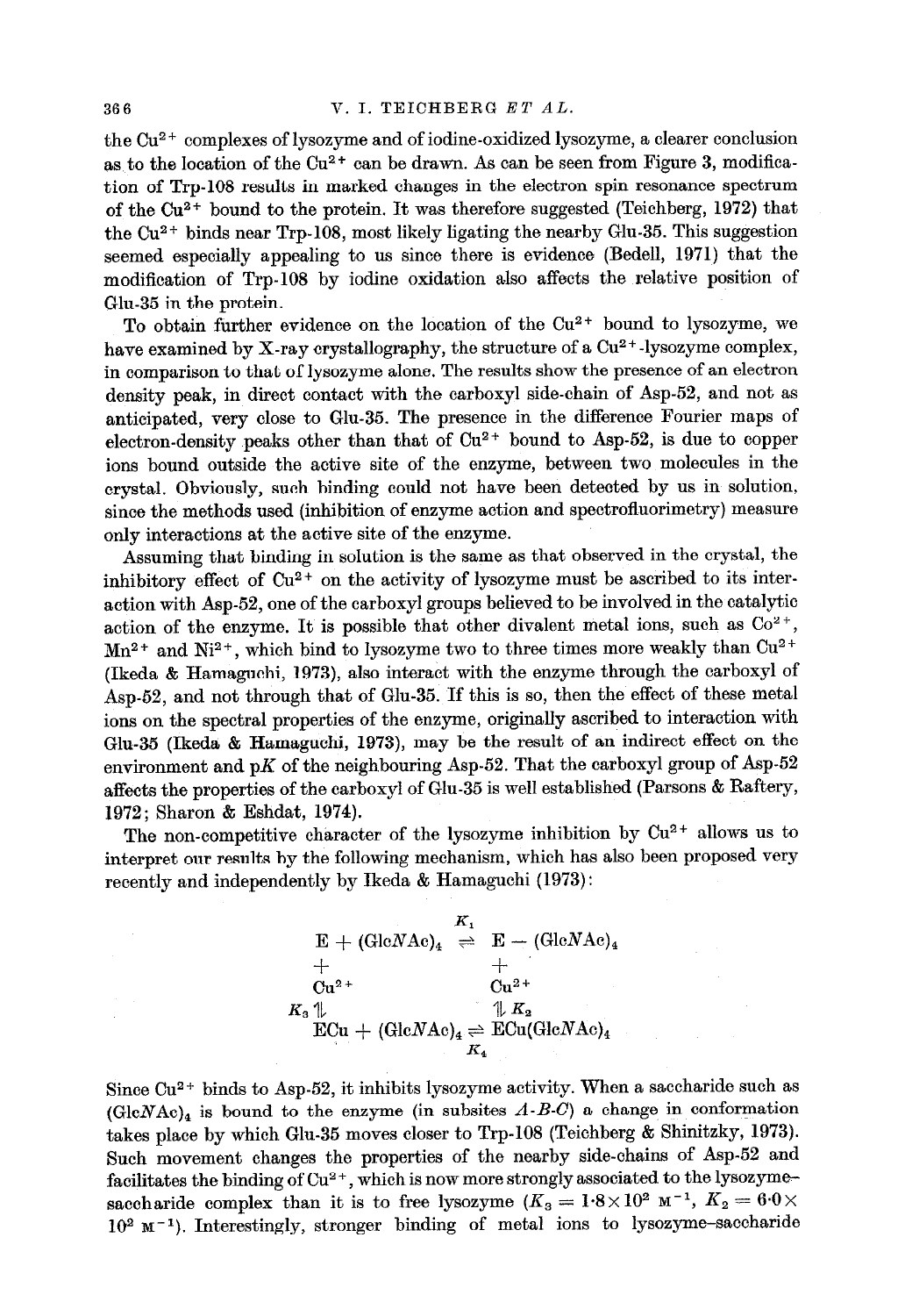complexes than to the enzyme alone, was also reported by Ikeda & Hamaguchi (1973).

In the cyclic mechanism presented above, the law of microscopic reversibility leads to the relation  $K_1K_2 = K_3K_4$ . We can, therefore, calculate  $K_4 = (K_1K_2)/K_3$ from the known values of  $K_1 = 1.1 \times 10^5$  M<sup>-1</sup>,  $K_2$  and  $K_3$ . Such a calculation gives a value of  $K_4 = 3.6 \times 10^5 \text{ m}^{-1}$ . The presence of Cu<sup>2+</sup> should thus enhance the binding of saccharides to lysozyme. Again, this is in agreement with the results of Ikeda & Hamaguchi (1973) who found that the binding constant of  $(GlcNAc)_a$  with lysozyme in the presence of  $Mn^{2+}$  was about twice as large as the constant in the absence of  $Mn^{2+}$ .

The binding of  $Cu^{2+}$  to iodine-oxidized lysozyme is stronger than its binding to lysozyme- $(GlcNAc)_4$ , possibly because the modification of Trp-108 has brought a larger displacement of Glu-35 (2 A, Bedell & Blake, 1970) and a concomitant change in the properties of the side-chain of Asp-52, than that resulting from the formation of the enzyme-saccharide complex. An identical value of  $K_a$  is found for the binding of  $Cu^{2+}$  to iodine-oxidized lysozyme and to its complex with  $(GlcNAc)_4$  and we, therefore, assume that in this case the modified Trp-108 does not move with respect to Glu-35 and Asp-52 as a result of saccharide binding.

We thank Professor D. C. Phillips for providing us with the structure factors of hen egg-white lysozyme, and Dr Gerson H. Cohen for his computer program for X-ray photograph scanning and data processing. Thanks are also due to Dr C. Nicolau and Dr Y. Eshdat for their help in some of the experiments and to Professor W. Traub for helpful discussions.

This work was supported in part by grant no. GM19143 from the National Institutes of Health, United States Public Health Service.

One of us (J. M.) wishes to thank the European Molecular Biology Organization for a research fellowship (1970 to 1972).

## REFERENCES

- Alderton, G. & Fevold, J. (1946). J. *Biol. Chem.* 164, 1-5.
- Bedell, C. A, (1971). Ph.D. Thesis, University of Oxford.
- Bedell, C. A. & Blake, C. C. F'. (1970). In *Chemical* Reactivity and Biological *Role of* Func*tional Groups in Enzymes* (Smellie, R. M. S., ed.), vol. 31, pp. 157-161, Biochem. Soc. Symp.
- Bradshaw, R. A., Kanarek, L. & Hill, R. L. (1967). J. *Biol. Ghem.* 242, 3789-3798.
- Chipman, D. M. & Sharon, N. (1969). Science, 165, 454-465.
- Chipman, D. M., Grisaro, V. & Sharon, N. (1967). J. *Biol. Chem.* 242, 4388-4394.
- Dixon, M. (1953). Biochem. *J.* 55, 170-171.
- Feeney, R. E., MacDonnell, L. R. & Ducay, E. D. (1956). Arch. *Biochem. Biophys. 61, 72- 83.*
- Felsenfeld, G. (1960). *Arch. Biochem. Biophys.* 87, 247-251.
- *GaJ.lo,* A. A., Swift, T. J. & Sable, H. Z.. (1971). *Biochem. Biophys. Res. Commun. 43, 1232- 1238.*
- Hartdegen, F. J. (1967). Ph.D. Thesis, University of Arizona.
- Hartdegen, F. J. & Rupley, J. A. (1964). *Biochem. Biophys. Acta, 92, 625-627.*
- Ikeda, K. & Hamaguchi, K. (1973). *J. Biochem. (Tokyo), 73, 307-322.*
- Lehrer, S. 8. & Fasman, G. D. (1967). *J. Biol. Chem. 242, 4644-4651.*
- Luk, 6. K. (1971). *Biopolymers,* 10, 1229-1242.
- McDonald, C. C. & Phillips, W. D. (1969). *Biochem. Biophye. Res. Commun. 35, 43-51.*
- Moult, J., Eshdat, Y. & Sharon, N. (1973). *J. Mol. Biol.* 75, 1-4.
- Parsons, S. M. & Raftery, M. A. (1972). *Biochemistry*, 11, 1623-1629.
- Phillips, D. C. (1967). *Proc. Nat. Acad. Sci., U.S.A. 57, 484-495.*